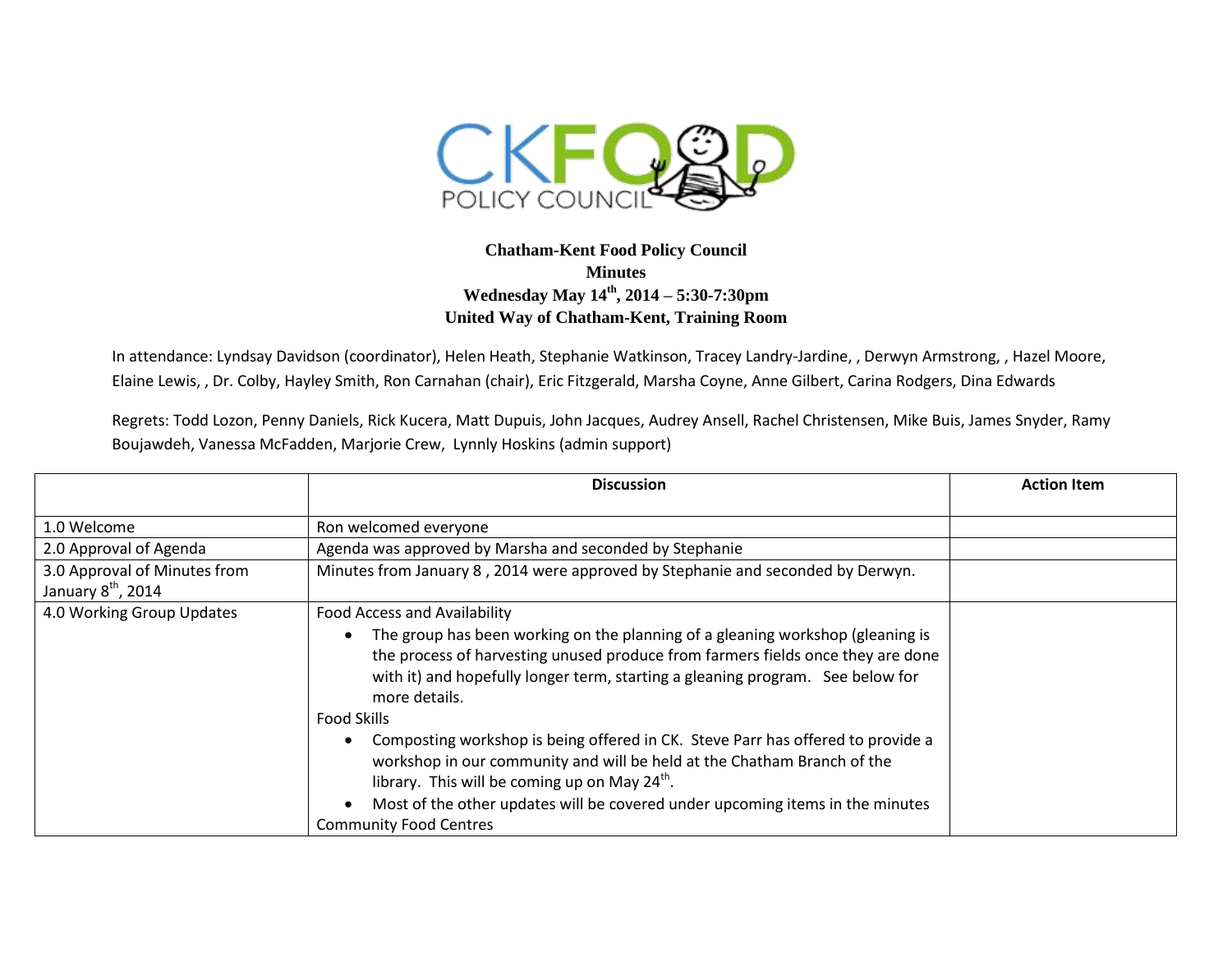|                                           | Dates have been set for the community focus groups. There will be three held on<br>$\bullet$<br>June $17th$ (afternoon/evening) and June $18th$ (morning). The consultants from<br>Dillon will be there to run the facilitated discussions and Lyndsay and Karen<br>Loney (HCP) will be there to assist. Invitation will be going out/have gone in to<br>individuals and organizations in CK to ensure that we are able to get as much<br>information as possible to determine the feasibility of creating a food centre in<br>CK. All of the focus groups will be held at the Salvation Army Church.<br>٠ |                                                                                                                                                        |
|-------------------------------------------|------------------------------------------------------------------------------------------------------------------------------------------------------------------------------------------------------------------------------------------------------------------------------------------------------------------------------------------------------------------------------------------------------------------------------------------------------------------------------------------------------------------------------------------------------------------------------------------------------------|--------------------------------------------------------------------------------------------------------------------------------------------------------|
| 5.0 Old Business                          |                                                                                                                                                                                                                                                                                                                                                                                                                                                                                                                                                                                                            |                                                                                                                                                        |
| 5.1 CK Branding                           | To date there have been 7 businesses that have come on board with more hoped to be<br>joining soon. The launch was April $7th$ at council and $8th$ held at the Pickle Station. We<br>had great media coverage.<br>Anne asked for some of the window stickers for the "Grown in CK".                                                                                                                                                                                                                                                                                                                       |                                                                                                                                                        |
| 5.2 Update on Training                    | Wayne Roberts come to speak on Saturday, February 1 <sup>st</sup> . He was previously the<br>coordinator for the Toronto Food Policy Council and talked a lot about Food, Policy and<br>what we can do to impact the economy and economic growth. Lyndsay will try to<br>summarizes the notes from the training and share these with everyone.<br>Anne talked about a training that was attended by Jim Lynds through the Tamarak<br>Institute on community work and suggested that we connect with him to see if there is<br>anything that we could work together on.                                     | Action: Lyndsay to try to<br>summarize the notes from<br>the training and share with<br>everyone.<br>Action: Lyndsay/Anne to<br>connect with Jim Lynds |
| 5.3 Farm to School                        | The farm to school program has started and will run from March 31 <sup>st</sup> to June 6 <sup>th</sup> . There<br>are 10 schools participating right now from across CK (all three school boards are<br>included) and so far it has been very positive. They are doing an evaluation as part of the<br>program (in partnership with the University of Windsor) and this will help to plan for next<br>year when the hope is to continue and expand the program.                                                                                                                                           |                                                                                                                                                        |
| 5.4 Procurement Research &<br>Programming | Michelle (our MPH student) has finished and we are almost complete the module for the<br>RRFSS module. The hope is that this will be ready to run in the fall and we can begin to<br>collect data on the perceptions of the community around local food procurement.                                                                                                                                                                                                                                                                                                                                       |                                                                                                                                                        |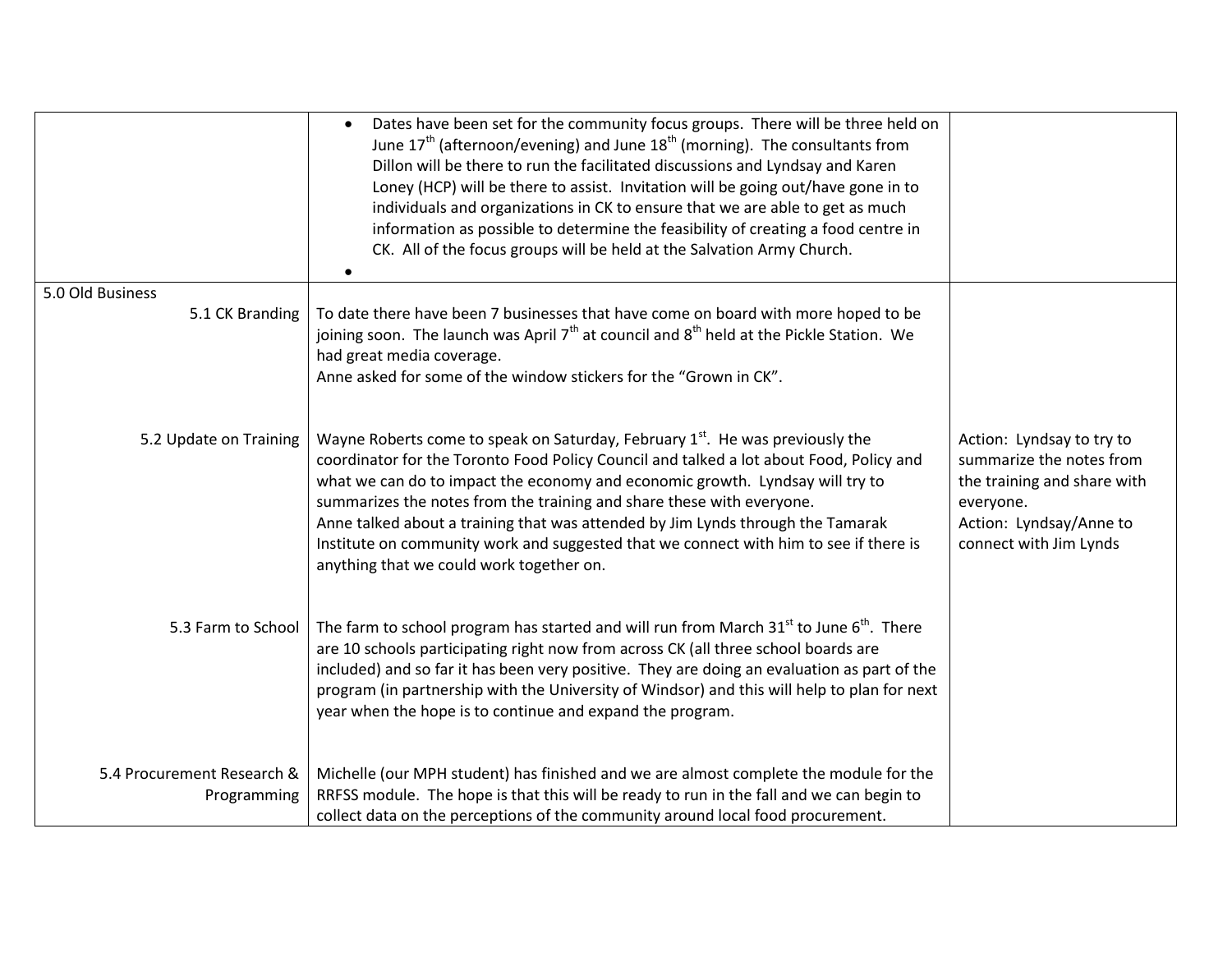|                                           | Additional surveys are still being developed for restaurant, farmers and institutions (such<br>as schools, hospitals, long term care, etc). Hopefully these will be done mid fall to start<br>launching them in the community.                                                                                                                                                                                                                                                                                                                                                                                                                                                         |                                                                                                                                                         |
|-------------------------------------------|----------------------------------------------------------------------------------------------------------------------------------------------------------------------------------------------------------------------------------------------------------------------------------------------------------------------------------------------------------------------------------------------------------------------------------------------------------------------------------------------------------------------------------------------------------------------------------------------------------------------------------------------------------------------------------------|---------------------------------------------------------------------------------------------------------------------------------------------------------|
| 5.5 CKAD - Kitchen Incubator Survey       | Survey will be launched shortly and is being done in conjunction with the CKAD, will help<br>to provide some direction as to the interest for creating an incubator kitchen in the<br>community. Once the survey is launched please share with anyone who is interested.<br>Question about use of home kitchen - it was explained by Ron that it needs to be<br>separate from a home kitchen to ensure that it is a kitchen that has been inspected by a<br>health inspector in order for products to be sold. Elaine suggested connecting with Junior<br>Achievement and the LIP to help get survey out.                                                                              | Action: Please share the<br>survey when it is released.                                                                                                 |
| 5.6 Healthy Kids Community<br>Challenge   | Our application was submitted and we are still waiting to hear back from the Ministry<br>about the results. With the election call there will be a much longer delay so we will<br>update you as soon as we hear.                                                                                                                                                                                                                                                                                                                                                                                                                                                                      |                                                                                                                                                         |
| 5.7 Healthy Communities Funding<br>Update | With the election the funding has been delayed again - we have tentatively been told we<br>will be getting what we asked for so have been given the go ahead to start some of the<br>initiatives.                                                                                                                                                                                                                                                                                                                                                                                                                                                                                      |                                                                                                                                                         |
| 5.8 Menu Labelling update                 | The government has taken this on and has included a catch that municipalities are not<br>able to do their own thing. They chose to include fat and calories. This is also on hold<br>until the government finishes with the election. We will know more after that as to what<br>is happening.                                                                                                                                                                                                                                                                                                                                                                                         |                                                                                                                                                         |
| 6.0 New Business                          |                                                                                                                                                                                                                                                                                                                                                                                                                                                                                                                                                                                                                                                                                        |                                                                                                                                                         |
| 6.1 CKFPC Membership                      | Lyndsay and Ron explained that it has been a year and at this time we have some<br>members that have been unable to attend the meetings on a regular basis. We have also<br>had some members that have asked to step down due to other commitments.<br>Eric made a motion to remove these members, Hazel seconded the motion. All in<br>support. Discussion - Dr. Colby indicated that in the TOR we should remove those who<br>have been unable to attend. It was discussed that Lyndsay would contact members who<br>haven't been attending to discuss this and see if anything has changed.<br>Anne suggested that with the recruiting we also look at the membership list - it was | Action: Lyndsay to contact<br>members to ensure they<br>want to continue. Lyndsay to<br>send thank-you letters as well<br>for all leaving participants. |
|                                           | suggested that under Economic development we also consider those in BIA and Chamber                                                                                                                                                                                                                                                                                                                                                                                                                                                                                                                                                                                                    | Action: Lyndsay to include                                                                                                                              |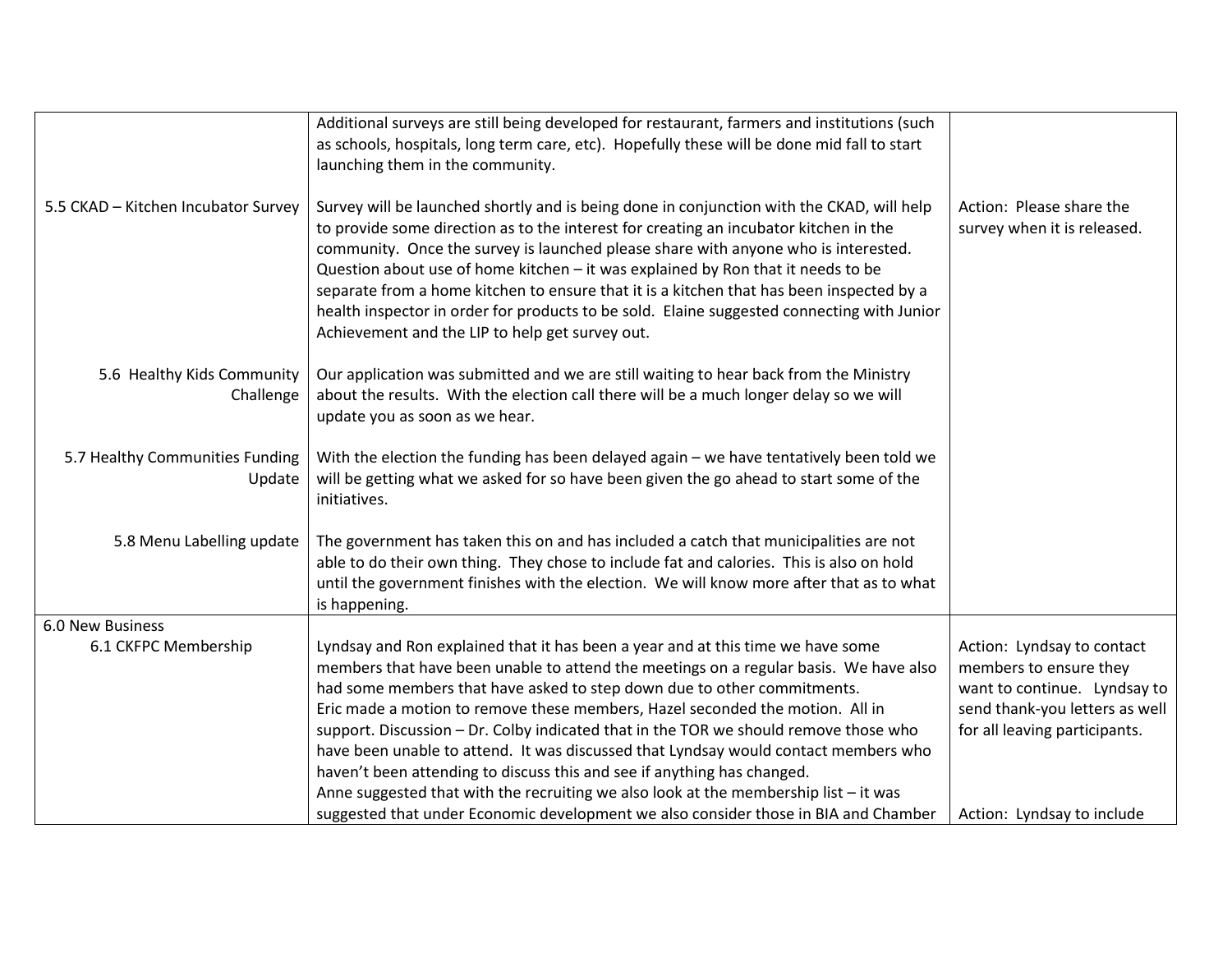|                                         | of Commerce. Suggested that we also add in Restaurants as a separate category as<br>currently it is restaurant/grocery. Both were supported unanimously.<br>The recruitment will be done at the end of June and we will need a committee to assist in<br>selecting new members. Lyndsay will put a call out for the committee closer to the date.                                                                                                                                                                                                                                                                                                                                                                                                                                                                                                                                                                                                                                                                                                                                | <b>BIA/Chamber of Commerce</b><br>under Economic<br>Development and a separate<br>category for restaurants.                   |
|-----------------------------------------|----------------------------------------------------------------------------------------------------------------------------------------------------------------------------------------------------------------------------------------------------------------------------------------------------------------------------------------------------------------------------------------------------------------------------------------------------------------------------------------------------------------------------------------------------------------------------------------------------------------------------------------------------------------------------------------------------------------------------------------------------------------------------------------------------------------------------------------------------------------------------------------------------------------------------------------------------------------------------------------------------------------------------------------------------------------------------------|-------------------------------------------------------------------------------------------------------------------------------|
| 6.2 Recruitment of a new co-chair       | As Carolyn has stepped down from her co-chair position we need to recruit a new co-<br>chair. Derwyn Armstrong put his name forward - motioned by Stephanie, seconded by<br>Dina. No other candidates so Derwyn will be the new co-chair for 2014/15.                                                                                                                                                                                                                                                                                                                                                                                                                                                                                                                                                                                                                                                                                                                                                                                                                            |                                                                                                                               |
| 6.3 Gleaning workshop                   | A Gleaning workshop is being held June $3rd$ during local food week. It will be here at the<br>united Way office and includes speakers - Jim Founk (SW Gleaners), Josh Chadwich<br>(London Food Bank) and Greg Devries (Truly Green Greenhouses CK). It is hoped that this<br>will be a kick-off to get people interested in moving this forward into an actual program in<br>CK.                                                                                                                                                                                                                                                                                                                                                                                                                                                                                                                                                                                                                                                                                                |                                                                                                                               |
| 6.4 Sustainable Seafood<br>Presentation | Dr. Colby made a presentation on Sustainable Seafood and what we can do as individuals<br>and as a community to ensure that we are supporting the use of seafood that protects<br>the environment and ensures that we are not overfishing.                                                                                                                                                                                                                                                                                                                                                                                                                                                                                                                                                                                                                                                                                                                                                                                                                                       |                                                                                                                               |
|                                         | Discussion:<br>Elaine – regarding the import laws – currently there are wild game laws so could we do<br>something in line with this? Dr. Colby indicated that currently most are imported and<br>from salt water - can be caught in one place and sold in another - currently no law.<br>Anne - discussion of ease of moving food to different markets and people now have<br>access to more option.<br>As an FPC it was suggested that we consider an information campaign around sustainable<br>seafood, liaise with food retailers and encourage them to not stock non-sustainable<br>options, use social media and add a resource link to our website, presentation to council<br>(first would be done at the BOH meeting), create a working group on sustainable seafood<br>- interest from Eric, Dr. Colby, Carina and Tracy for this group.<br>Most large scale chains have committee to this but have not already made the full<br>transition - most now have both options available. Multiple websites available and<br>resources to help promote or create awareness. | Action: Create a working<br>group on Sustainable Seafood<br>Action: Dr. Colby to present<br>to BOH on Sustainable<br>Seafood. |